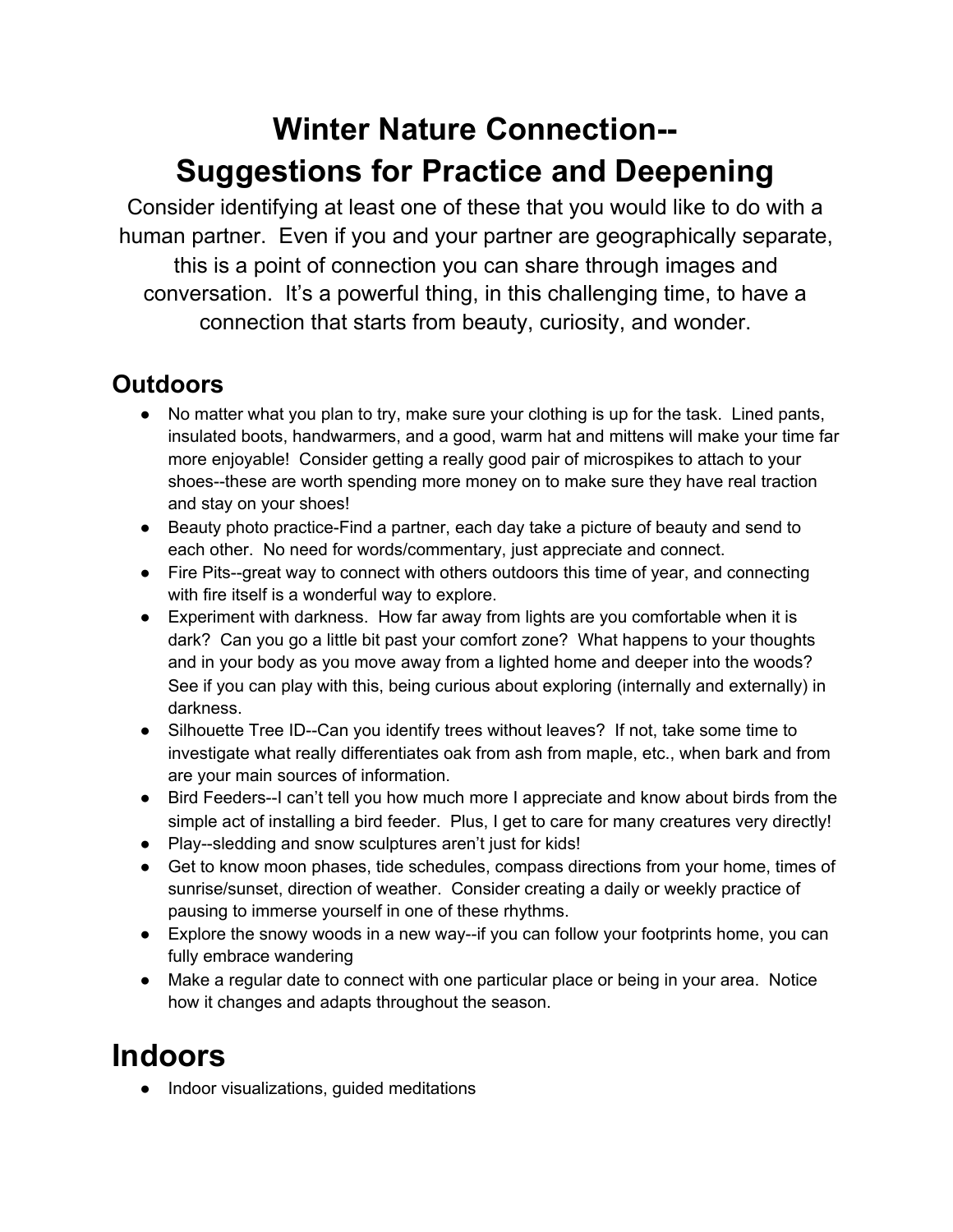- Insight Timer, Headspace, Doyogawithme.com
- Nature imagery on phone, computer, walls
	- the science says all of this is genuinely effective in regulating our nervous systems
- Learn about your watershed/land history/indigenous history/ecosystems/natural history focus. (See other page for indigenous learning resources.)
- Research your own ancestral lineages relationship with land, as much as possible. What traditions, rituals, stories, and beliefs did your ancestors hold, way back when they lived in relationship with land?
	- If Women Rose Rooted by Sharon Blackie is a good example of how one woman with European ancestry made this journey
- Fill your home with houseplants
- Create an indoor collection of natural objects that resonate with you. You could gather objects that speak to you around a particular theme (resilience, hope, patience) or simply objects that spark curiosity, wonder, joy, etc. Make a practice of visiting these on a regular basis.
- Naturalist [Notebook-](https://www.bowdoin.edu/news/2017/10/the-naturalists-notebook-making-everyday-connections-to-nature-through-journal-keeping.html)-The format allows space for 5 years worth of your daily observations of nature--wonderful way to see the nature around you more deeply. Nat Wheelwright, author and Bowdoin professor, suggests simply keeping the book near a chair by a window and taking time each day to simply write down what you see.
- Nature [Moments](https://research.bowdoin.edu/nature-moments/) also from Nat Wheelwright--2 minute videos that explain a specific aspect of the natural world.
- Seasonal and Local Eating--Farmers Markets, CSAs
- Grow [Microgreens](https://extension.psu.edu/a-step-by-step-guide-for-growing-microgreens-at-home) at home
- Creating indoor representations of what moves you outdoors and reminds you of different seasons (seeds, pressed flowers and leaves)
- Embrace stillness and darkness as a time to reflect and nurture self.
	- Journaling, art, music, meditation, crafting, reading, visioning, sitting. Appreciate the darkness for its presence and reminder of the power in spending time in stillness and internal exploration.

#### **Both Indoors and Outdoors**

- Volunteer with your local land trust/conservation organization
- Create new holidays/rituals around natural cycles--full moon, winter solstice
- Ice and Snow--create photos, poetry, art, journal, etc., around these

# **Always remember acknowledgment and gratitude**

Ask permission and offer thanks in each practice. Building relationship requires acknowledging the other party as a being, not a thing. This may feel silly at first. I encourage you to do it anyway. Like any of the above, it is a practice rooted in respect